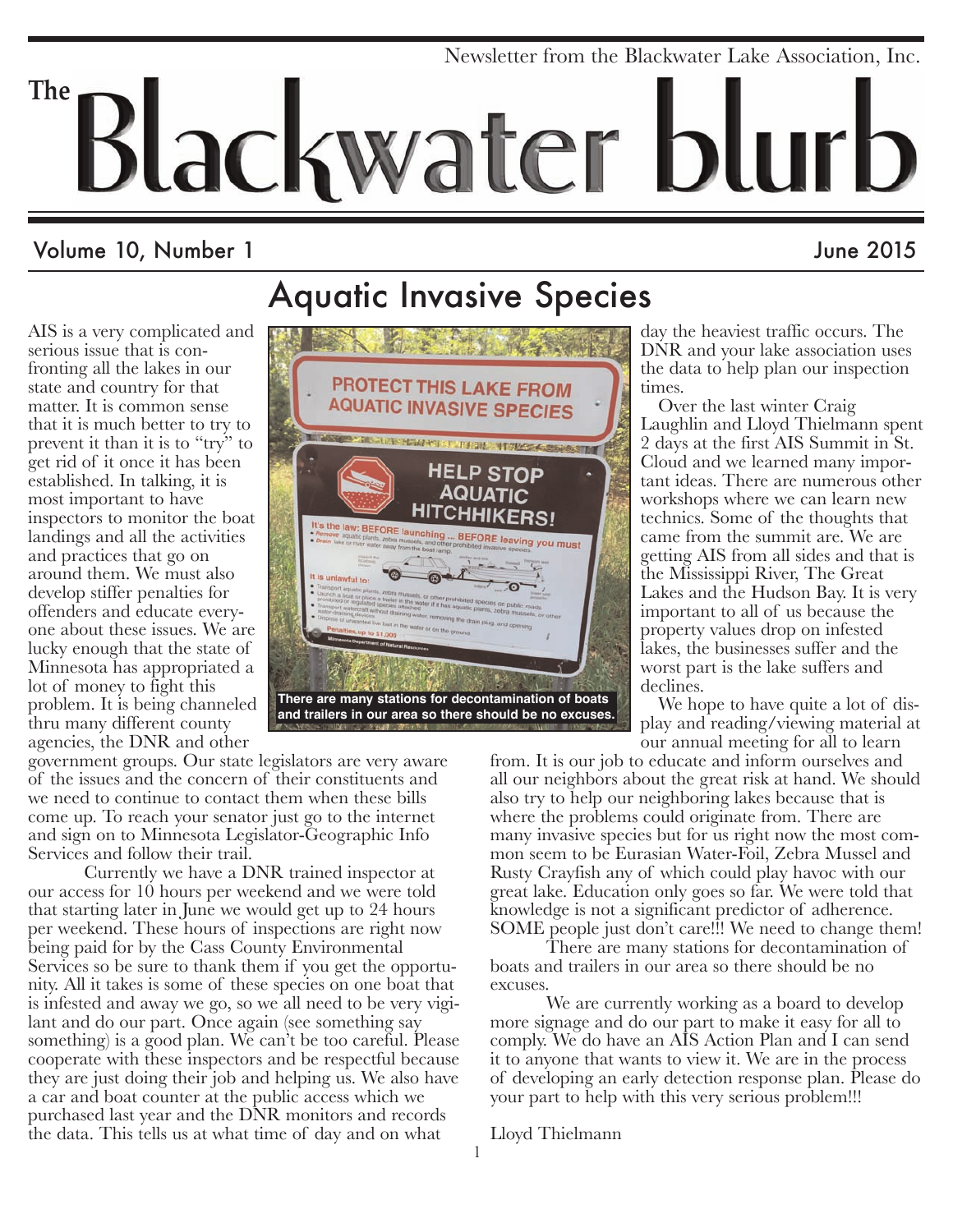Blackwater Lake Association, Inc. A member of (ACCL) the Association of Cass County Lakes, Conservation Minnesota (formerly Minnesota Waters) and (LLAWF) Leech Lake Area Water Shed Foundation.

### **List Of Officers And Committees**

| Chairperson                  |                                          |              |
|------------------------------|------------------------------------------|--------------|
| Lloyd Thielmann              | lloydterryt@aol.com                      | 763-427-5358 |
| <b>Vice-Chairperson</b>      |                                          |              |
| Dick Clough                  | rich_clough@comcast.net                  | 952-435-5159 |
| <b>Secretary</b>             |                                          |              |
| Craig Laughlin               | srcfunding@aol.com                       | 763-550-1946 |
| <b>Treasurer</b>             |                                          |              |
| Linda Burns                  | burns.linda3@gmail.com                   | 612-869-3542 |
| <b>Director</b>              |                                          |              |
| <b>Richard Pfutzenrueter</b> | pfutz001@tc.umd.edu                      | 651-687-0471 |
| <b>Director</b>              |                                          |              |
| <b>Travis Skalicky</b>       | tkpks@msn.com                            | 763-227-8405 |
| <b>Director</b>              |                                          |              |
| Barb Laughlin                | Barbie-laughlin@hotmail.com 763-550-1946 |              |
| <b>Director</b>              |                                          |              |
| <b>Claus Peukert</b>         | city8@hickorytech.net                    | 507-232-3774 |
| <b>Director at Large</b>     |                                          |              |
| <b>Becky Seemann</b>         | becky.seemann@icloud.com                 | 218-682-3332 |

### **Committee Members**

### **Healthy Lakes/AIS:**

Linda Burns Lloyd Thielmann Travis Skalicky Jim Eller Court Lechert Carolyn Dindorf Becky Seemann Claus Peukert

#### **Secchi Disk Readings:**

Jim Eller **Bob Seemann** Carolyn Dindorf Lloyd Thielmann

#### **Fish Management:**

Lloyd Thielmann Court Lechert Dick Clough

### **Waterways/Bog Control:**

Claus Peukert Bob Seemann

#### **Membership:**

| Becky Seemann                                                     | <b>Tom Stalev</b>      | Geri Stalev                            | Lloyd Thielmann |  |  |
|-------------------------------------------------------------------|------------------------|----------------------------------------|-----------------|--|--|
| <b>Newsletter</b>                                                 |                        | Carla and Larry Hunt                   |                 |  |  |
| WebMaster:                                                        | <b>Travis Skalicky</b> |                                        |                 |  |  |
| <b>Reporter:</b>                                                  | Becky Seemann          |                                        | 218-682-3332    |  |  |
| <b>Seedling/Septic Testing</b> Court Lechert                      |                        |                                        | Barb Laughlin   |  |  |
| Legislative/Governance Craig Laughlin Lloyd Thielmann Linda Burns |                        |                                        |                 |  |  |
| <b>New Members Packet</b>                                         |                        | Tom & Geri Staley<br>Staley@uslink.net | 218-682-2532    |  |  |

**Chairman's Update**

Once again hello to all Blackwater Lake owners, neighbors and friends. It is now spring/summer in our great area of the north country.

The lake is full of water again thanks to our recent rains and everything seems good. The board of directors has just finished our spring meeting and we love the fact that there are no major issues. As you can imagine most of our time was spent talking about AIS again because we are trying to stay ahead of the facts. We discussed septic testing, beaver control, water testing and AIS.

There is now a new policy for septic testing for all to take note of. It is in a separate article in this Blurb and we encourage all to take advantage of this for what it was meant to do.

Beaver control is important also and the association has a hired hand to work on keeping the water way into Woman Lake open and flowing. He is available for hire on personal properties but the association will not be involved. He has done work for a few of our members and has helped them considerably. We all need to pitch in and try to keep our culvert free of weeds and logs so whenever anyone drives or walks by the culvert (please) feel free to pull anything out of the way to allow good flow.

We have three different people taking secchi disk readings around the lake and we have Jim Eller taking samples to send to the lab for various testing procedures. Our lake recorded a reading of 19 feet of clarity on Sunday May 24th which is the highest I have ever recorded. We also thank Court Leckert for his water level testing and recording. There is an article in this publication about water levels. We thank each and every one of them.

AIS (Aquatic Invasive Species) will be our next big issue and we have an article in this paper on that also. Please take that very seriously as it can harm every one of us.

We will be having our annual meeting on Saturday, **July 18th** at the Woodrow Township Hall so be sure to mark your calendars and save the date. We will be having another boat parade on July 4th (see article) with a large prize for the best decorated boat or pontoon as judged by the participants.

The DNR is in the midst of reviewing our bass regulations and we will have a guest speaker from our area fisheries department at the annual meeting to try to explain everything and answer any questions we may have. He will also help us learn how to give our thoughts and ideas to them for analysis this fall.

We encourage all to join the association by filling out your application and sending your check to our treasurer who is listed in her report.

Once again I urge you to contact any of the listed board members with any issue that you want discussed and we will discuss them. We can't act on everything but know that we will talk about them. We also should thank each and every one of them for their dedication to our great lake.

Please remember our Vision Statement which is "Blackwater Lake Association's mission is to preserve the resources we have for future generations by undertaking necessary actions and providing a forum for ongoing education".

*Chairman of the board* Lloyd Thielmann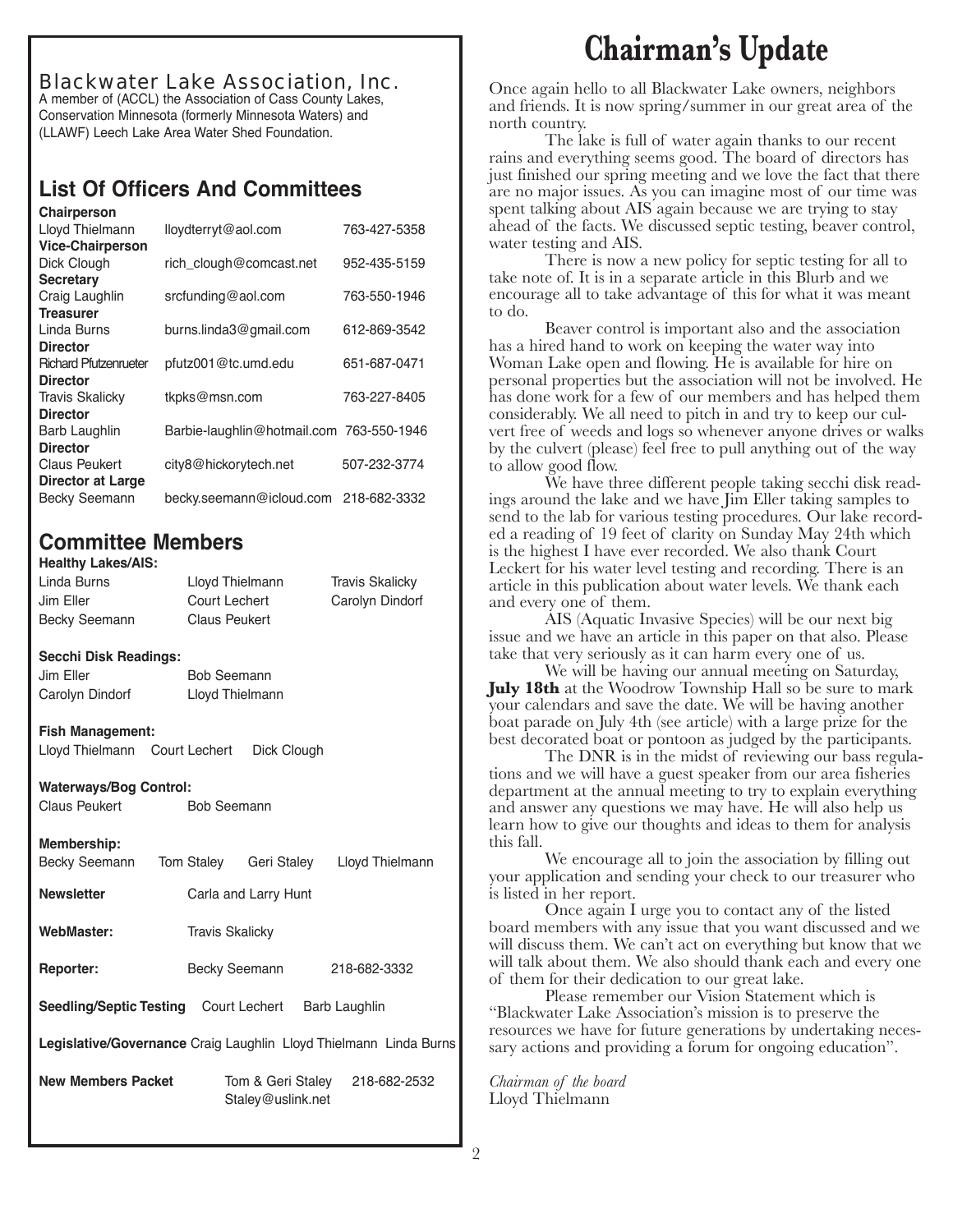## **Membership Report**

Membership for the current year, which started July 1, 2014, is 124. And, we already have 9 paid members for the upcoming year which starts July 1, 2015! The total for the previous year was 119.

As we did last year, the mailing labels on last November BLURB edition showed printed in red either "PAID" or "PLEASE JOIN" This reminder appears to work, as 17 members renewed their membership after the mailing.

Annual individual and associate membership dues are \$30. Dues received at this time will be applied to the upcoming year which starts July 1. Please use the membership form in the BLURB, or download a form from the Blackwater Lake site on the Minnesota Waters website: HYPERLINK "http://www.minnesotawaters.org" www.minnesotawaters.org. Mail check for membership dues and donations to Blackwater Lake Association Treasurer Linda Burns at the address below and on the membership form.

Linda Burns, Treasurer BLA Inc 6015 11th Ave S Minneapolis, MN 55417

NAME: (please print)

## **Treasurer's Report**

We started the current fiscal year, July 1 - June 30, with **\$5104.01**. The balance as of last November 2014 BLURB was **\$4710.58**. Current balance is **\$4190.64**.

Expenses have included \$287 for the seedling program. Thanks go to Court Lechert for managing the orders for tree seedlings from Blackwater Lake Association members through Crow Country Soil and Water District.

Chairperson Lloyd Thielmann and Secretary Craig Laughlin attended the Jan 20-21 the Aquatic Invasive Species (AIS) Summit. One attendee was granted admission, so the final cost to our association was **\$191**.

We paid annual memberships to the Association of Cass County Lake Associations (ACCL) and to Conservation Minnesota/Minnesota Waters who hosts our website.

Other expenses include the publication and mailing of the BLURB.

Currently, our only source of income is our annual membership dues - which will continue at **\$30**, and donations.

Although there is no grant money coming directly to our association, 24 hours per weekend of boat inspections at the public access are being paid by State funding through Cass County Soil and Water District. Last year we paid **\$635** as a portion of the amount for inspection hours.

Linda Burns, *Treasurer BLA Inc* 



### **MEMBERSHIP FORM**

**(Fiscal Year - July 1, 2015 to June 30, 2016)**

| HOME Ph: $(\_\_\_\_\_\_\_$ - ____, BUS. Ph: $(\_\_\_\_\_\_\_$ - _____                                                         |  |  |
|-------------------------------------------------------------------------------------------------------------------------------|--|--|
| Lake Address if not your permanent residence:                                                                                 |  |  |
|                                                                                                                               |  |  |
|                                                                                                                               |  |  |
|                                                                                                                               |  |  |
| Willingness to get involved: Volunteer for culvert watch_______ DNR helper______                                              |  |  |
| AIS Inspection/support_______                                                                                                 |  |  |
| Please send completed form along with your \$30.00 check to:<br>BLA Inc Treasurer, Linda Burns 6015-11th Ave S Mpls. MN 55417 |  |  |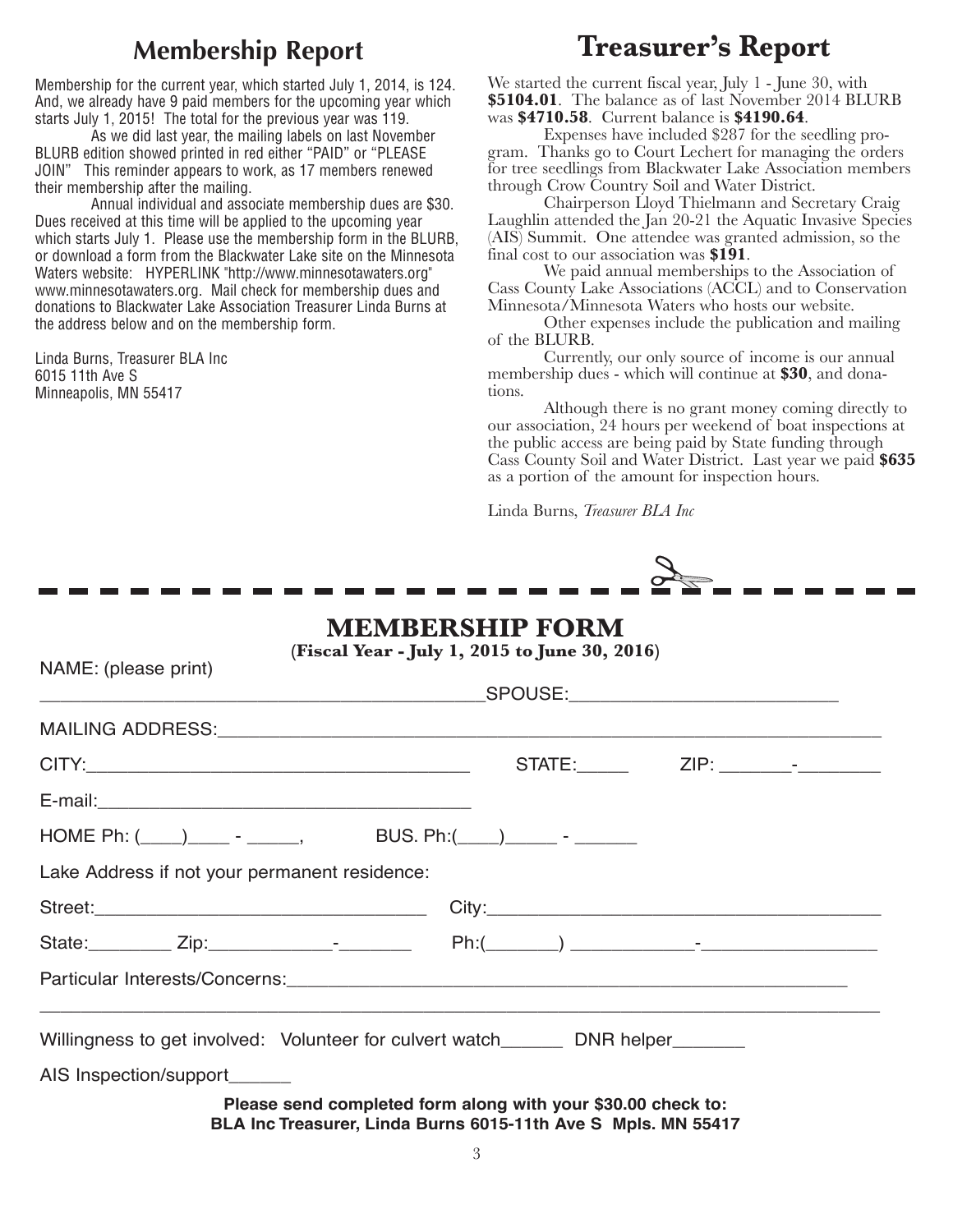## **Blackwater Lake Water Levels**

The fluctuating water levels of Blackwater Lake are a topic of interest to many of our members. A lake's water level, or "elevation", is expressed as the number of feet above mean (average) sea level that the surface of the lake happens to be at a given moment in time. Surveying equipment is used to install a measurement system that starts with the establishment of a "benchmark". Benchmarks are stationary objects of a known elevation and are established by comparing the elevation of the new benchmark to that of one that is already known.

Blackwater Lake's water levels have been recorded since 1935 using, at various times, three benchmarks situated around the lake. One is located at the home of Court Lechert and consists of a 3/8" x 8" spike driven into a large white pine at an elevation of 1340.24 feet above sea level. Surveyors use that benchmark each spring to determine the elevation of the zero mark on a lake gauge that is pounded into the lake bottom a few feet from Court's shoreline. Over the past 10 years, the zero elevation on Court's gauge has ranged from a low of 1324.14 in 2009, to a high of 1325.01 in 2011 (a variation of about 11 inches) for a mean elevation of 1,324.56. During the same period, the spring water level, at the time of installation of the gauge, varied from a low of 1325.9 in 2007, to a high of 1326.7 in 2014, for a mean elevation of 1326.3. The zero setting on the lake gauge, therefore, started the year an average of 1.74 feet underwater  $(1326.3 - 1324.56)$ , which would cause the gauge to read +1.74 on its scale. When Court tells us that the scale is reading in the triple digits, that means that the lake elevation is at least 1.00 feet above the lake gauge's zero elevation. Readings in the double digits mean that the lake elevation is .99 feet, or less, above the zero mark on the lake gauge. Court provides his readings to the DNR on a monthly basis, and they convert his raw data into actual water level readings for the lake and an annual graph. The graphs are available at our annual BLA meetings, and are published at

http://www.dnr.state.mn.us/lakefind/index.html (along with other information on Minnesota lakes), as well on our BLA website. Be sure to thank Court next time you see him for providing this valuable service.

The ordinary high water level of Blackwater Lake is 1,326.5 feet. According to the Minnesota DNR: ""Ordinary high water level' means an elevation delineating the highest water level that has been maintained for a sufficient period of time to leave evidence upon the landscape, commonly the point where the natural vegetation changes from predominantly aquatic to predominantly terrestrial."

The record high water level for Blackwater Lake is 1,327.33 and occurred on May 8, 1999. The record low of 1,323.4 occurred on February 28, 1935, thus creating a variation of 3.93 feet between the all-time high and the all-time low. The most recent reading of 1,326.32 feet above sea level was recorded on July 23, 2014.

The following graph shows Blackwater Lake water levels over the past 10 years. You can see from the graph that the water level has fluctuated by almost two feet during this time, and that it has exceeded the ordinary high water level (1325.5 feet above sea level) in each of the past three years.

Explained By: Craig Laughlin

## **FOURTH OF JULY BOAT PARADE SET TO START AT 2:00 PM**

It's time to start thinking about how you'll decorate your boat this year for the Fourth of July Boat Parade around Blackwater.

A cash prize of \$100 and a trophy (donated by Skalicky Painting) will be awarded to the best decorated boat, which will be voted on by parade participants at the end of the parade after making the full circle back to Little Blackwater Lake.

Parade participants should gather near the entrance to Little Blackwater Lake between 1:45 and 2:00 to check in with the lead boats (Cindy Larson and Peggy Skalicky) to receive an entry number.

The parade will start its procession counter clockwise around the lake at 2:00 pm.

After the parade makes its way back to Little Blackwater and parade participants indicate to the lead boats their choice to win the Best Decorated Boat Award, the prize will be awarded and everyone is invited to tie up in the middle of the lake to continue the celebration.

Cross your fingers for great weather, and we hope to see you there!!

*By Cindy Larson* 

## **Septic system policy**

Your BOD has once again renewed our commitment to the quality of our great lake. We will continue to pay for voluntary inspections of septic systems in order to comply with the latest laws and regulations and keep our waters as good as they have been. This will be paid for only when done by our inspector and not in conjunction with a construction permit and or sale of the property. It is meant to monitor our systems for possible contamination but not for commercial uses. The new policy will take effect upon publication of this Blurb. Please contact any of our board members if you have any questions.

Thanks Lloyd Thielmann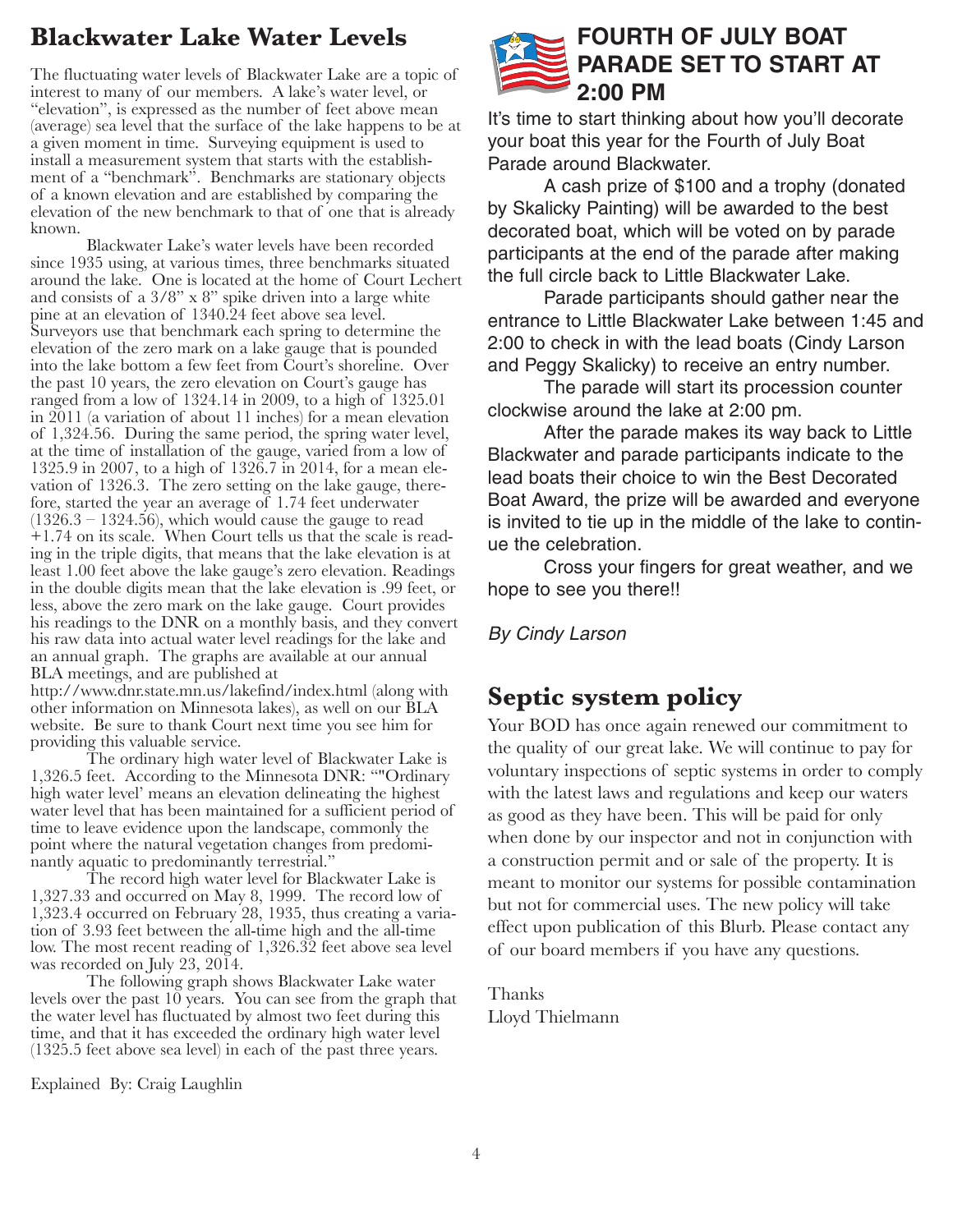

By Becky Seemann *Reporter*



Dick and Marjorie Clough (pronounced Kluff), of Burnsville, had been thinking about an Up North get-a-way for years. Originally from Iowa, Marjorie spent time as a young girl on Lake Okoboji. Dick, who grew up in the Minneapolis area, had hunted deer with his dad on Big Boy and Leech Lake since the 50s. When they became empty-nesters in the early 90s, the two started looking. They initially didn't have much success, not until they spotted an ad for a cabin on Blackwater Lake.

They immediately fell in love with the "quiet" of Norman's Bay and bought the cabin. That was 1993, and they've been in love with lake life ever since. When you ask them what they like to do when they're here, they say that they never want to leave the lake. They'll add that they are putzers and like nothing more than to work around the cabin, sit in the swing and read, and go out on the lake to fish. They also are delighted with all their wonderful neighbors.

Best of all is the time they spend with their family at the lake. It's always entertaining as the kids explore and play. Already this spring, granddaughter Madeline, age 10, was investigating what happens when the snake she and the neighbor kids captured decided to regurgitate the frog it had just eaten. They actually were holding the snake when it spit out the frog. Since that was such an amazing experience, why stop there. The kids then fed the snake a minnow in hopes that it would vomit it up too.

Or there was the time when grandson Josh, age 4, set up a stand on the road to sell minnows. Never a dull moment, they say. Dick and Marjorie have two grown sons and families who live in the Twin Cities, which includes six grandkids ages 2-11.

Another time, it was Dick on a fishing outing when he inadvertently got a fish hook embedded in his hand and went to the clinic to have it removed. He was surprised when they took his picture with the hook in his hand, framed and hung it on the wall along with dozens of other pictures of big-fish catches. The clinic staff said he was the first 191-lb fish they'd ever seen caught.

Then it was the big rain storm 4-years ago when Blackwater experienced 12 inches of rain in a 24-hour period. There was so much water that you could kayak in their back yard. To prevent the dock from floating away, they filled 30 five-gallon buckets with water to place on the dock to weight it down.

Dick and Marjorie are both retired, Dick from a successful career running a construction, building materials and land development company; and Marjorie who taught first and 6th grades, and later created figurines out of German clay that she turned into a small business.

Dick helps the Blackwater Lake Association by serving as vice-chairman

and volunteers on the fish management committee.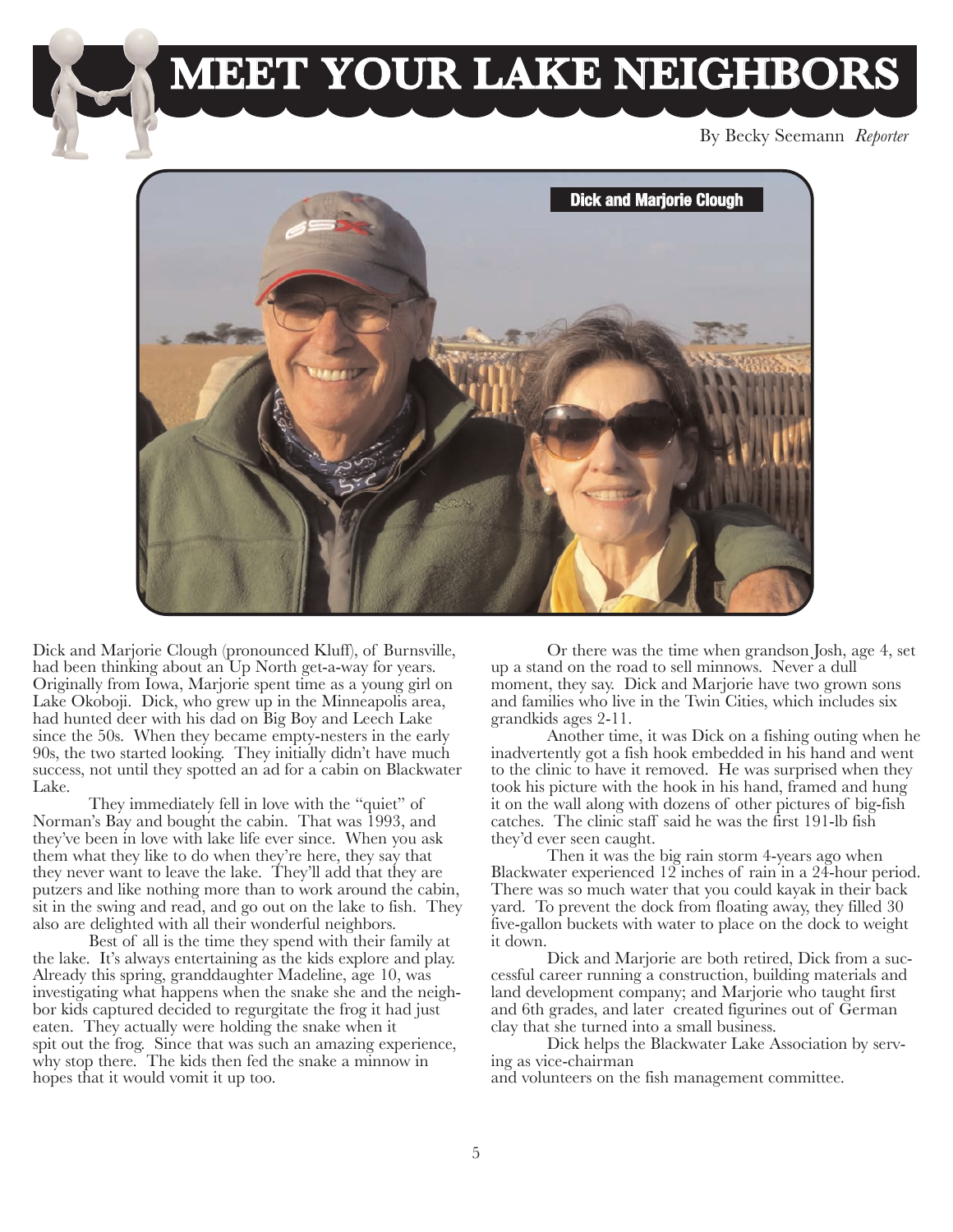

## **MEET YOUR LAKE NEIGHBORS**

By Becky Seemann *Reporter*



Travis Skalicky (pronounced Ska-lick-e) of Coon Rapids, has been heading to Blackwater Lake every few weeks since he was a 4-year-old. First, it was to Pine Haven Resort starting in 1994 with his dad and mom Kevin and Peggy Skalicky, and his sister Kelly. Then in 1999, the family bought a lot on the northwest side of the lake. At first, they camped on the land. That is, until the tent blew away. Grandpa and Dad, both considered to be good do-it-yourselfer types of guys, built a bunk house next that they stayed in until the house was built in 2007-2008.

Travis is also a project guy, like his Grandpa and Dad. One of this recent projects was building a fishhouse-on-wheels that cranks down. It also serves as an extra place to sleep.

He likes fishing for the illusive walleye in summer and winter. He is into anything to do with boating and has a passion for sailing a Hobie Cat, a popular catamaran sailboat. He also likes 4-wheeling in the woods over at Stoney Lake and the Chippewa Forest.

When he's not at the lake, Travis is in college studying accounting at the University of St. Thomas where he will be a senior in the fall. He is working for a global mobility company in an internship where he



prepares tax returns for US expatriates and foreign nationals who needs US tax preparation as they are taxed on their world-wide income. He is hopeful for a full-time employment opportunity with the company when he graduates.

He's turned his love for the Hobie Cat into a successful business as a way to help pay for college. He buys the brightly-colored catamarans, repairs them, then turns around and sells them. So far, he has restored and sold 35 Hobie Cats.

Travis also finds time to volunteer for Blackwater Lake as a member of

the Blackwater Lake Association Board and serves as it's webmaster.

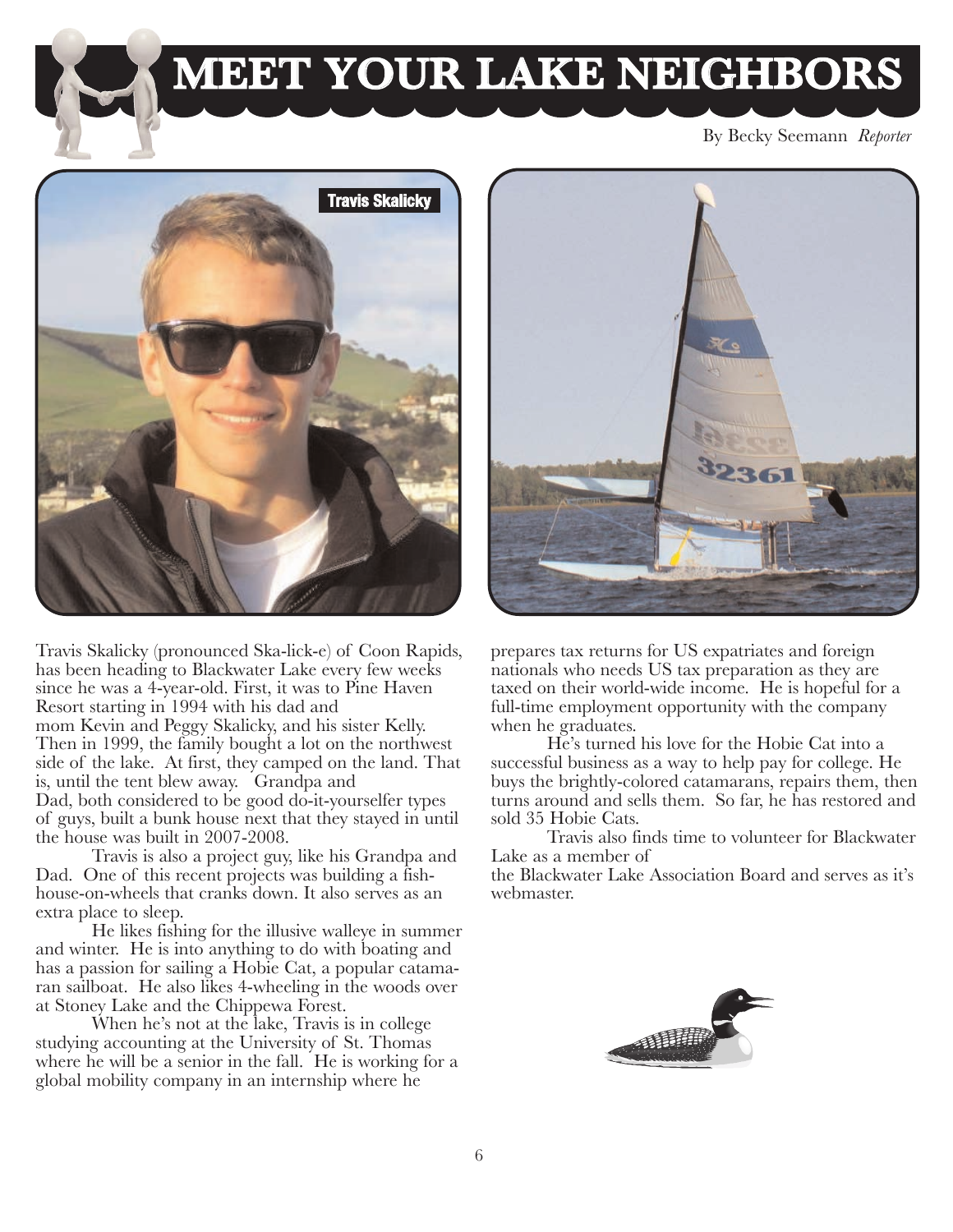## **BLACKWATER LAKE DIRECTORY UPDATES**

Directories were distributed in Spring 2014. If you need a copy, please contact Lloyd Thielmann, Chairperson. If you have changes or corrections, please note on your annual membership renewal, or email Linda Burns: HYPERLINK "mailto:burns.linda3@gmail.com" burns.linda3@gmail.com. (Note: NO revised edition of the Directory will be printed in the foreseeable future.)

### **Additions:**

Lovaas, Todd & Karen Home: 967 Cannon Ave, Shoreview, MN 56126 Home: 651-490-5661 Email: HYPERLINK "mailto:rondamathiowetz@mathiowetzconst.com" tklovaas@yahoo.com Lake: 2869 Norman Point Rd, Longville, MN 56655-3415 Nyquist, Jeff & Roberta Home: 24304 E. Clark Rd, Nisswa, MN 56468-2883 Home Phone: 281-963-8050 cell: 218-821-0361 Email: HYPERLINK "mailto:jefrob1@charter.net" jefrob1@charter.net Lake: 3010 Phoebe Trail NW, Longville, MN 56655-3275 Mathiowetz, Brian & Ronda Jane Home: 17786 CR 8, Sleepy Eye, MN 56085

Home: 507-794-6545 cell:507-360-9162 Email: HYPERLINK "mailto:rondamathiowetz@mathiowetzconst.com" rondamathiowetz@mathiowetzconst.com Lake: 364 Norman Point Rd, Longville, MN 56655 Lake Phone: 218-682-2791

If you care to keep your Directory updated, please note the following additions and changes/corrections in your copy:

### **Changes/Corrections:**

Bahr, Gary & Linda HYPERLINK "mailto:gbahr7@gmail.com" gbahr7@gmail.com

Mutchler, Gary & Donna 1547 Lake Clay Dr., Lake Placid, FL 33852 h: 320-761-0311 HYPERLINK "mailto:dmutchler3@gmail.com" dmutchler3@gmail.com

Roos, Brian & Sharon 1919 Crisfield Dr., Sugar Land, TX 77479 h: 281-201-8514 HYPERLINK "mailto:roosbk@comcast.net" roosbk@comcast.net HYPERLINK "mailto:roossl@comcast.net" roossl@comcast.net

Shaner, Joel & Kathy 270 Norman Point Rd

Sonnenberg, Ron & Corrine 6017 Bethia Lane 114 Norman Point Rd. NW



**Next annual meeting will be held Saturday, July 18th, 2015. Please mark your calendar now.**